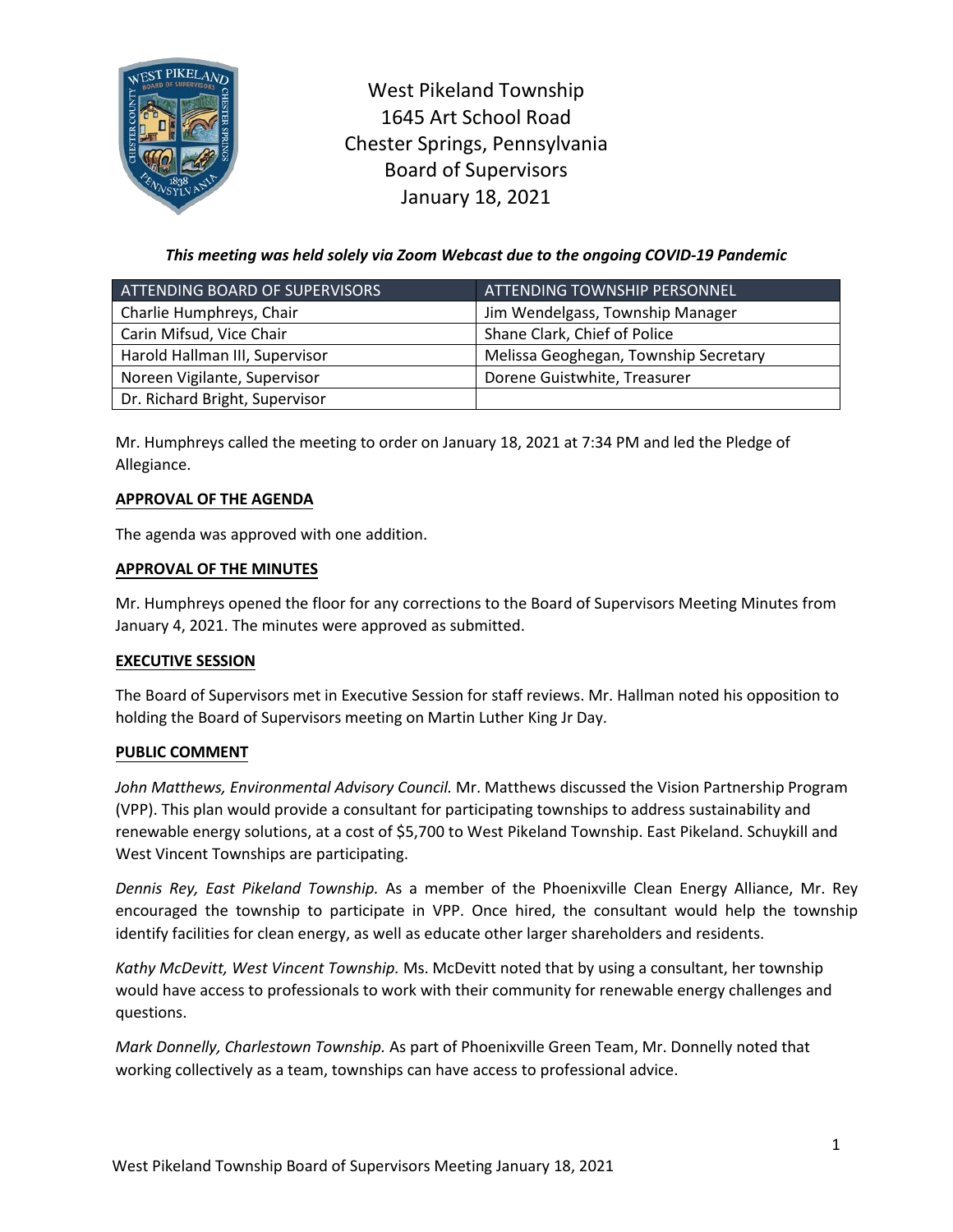#### **UNFINISHED BUSINESS**

**SALT Theatre License Agreement Payment Relief.** The draft agreement to modify rent was tabled until the February 1, 2021 Board of Supervisors meeting.

### **REPORTS**

**Chief of Police**. Motorists are directed to abide by the posted 25 mph speed limit on Horseshoe Trail Road. The 2012 Ford Expedition sold for \$5,000. Township Police will receive COVID vaccines on January 19, 2021.

#### **NEW BUSINESS**

**Approval of Bills and Treasurer's Report**. Mr. Hallman III abstained from voting on the motion to pay WEX bills 8571 and 8588 because of a conflict as the motion provides for a payment from West Pikeland Township to Hallman's General Store.

Mr. Humphreys motioned to approve the Bills and Treasurer's Report. The motion was seconded by Ms. Vigilante and unanimously approved.

**Boy Scout George Liu Presentation for Eagle Scout Project at Walnut Lane Park**. Ms. Vigilante motioned to approve the proposal to plant bushes along three sides of the salt shed, install a bench and authorize a 5K run to fund the project. The motion was seconded by Ms. Mifsud and unanimously approved.

**Yoga in the Park**. The board approved a modified version of Yoga in the Park this summer with the stipulation that each participant sign a COVID waiver.

**CCATO Membership**. The board approved membership in CCATO for 2021.

**Pine Creek Barn**. Township has been given permission from the insurance adjuster for demolition. Bids will be presented at the February 1, 2021 meeting. Mr. Wendelgass will meet with Township Engineer to begin the process of rebuilding and possibly relocating barn to Walnut Lane Park.

**Dietrich Foundation Donation**. The Board of Supervisors recognized the donation of 68 acres by the William B. Dietrich and Daniel W. Dietrich II Foundations. A plaque will be created in acknowledgement.

**Farm Bid 2021 & 2022 Clover Mill Parcel**. Mr. Wendelgass will meet with Mr. Hallman at the property to note hedgerow issues.

**Barnes Foundation Sewage Planning Module**. Township Engineer will review and give his recommendation to the Board.

#### **ANNOUNCEMENTS**

The next Board of Supervisors meetings are scheduled for Monday, February 1, 2021 at 7:30 PM and Tuesday, February 16, 2021 at 7:30 PM.

#### **ADJOURNMENT**

Mr. Humphreys moved to adjourn the meeting at 7:53pm. The motion was seconded by Mr. Hallman and unanimously approved.

Meeting was adjourned at 9:04 pm.